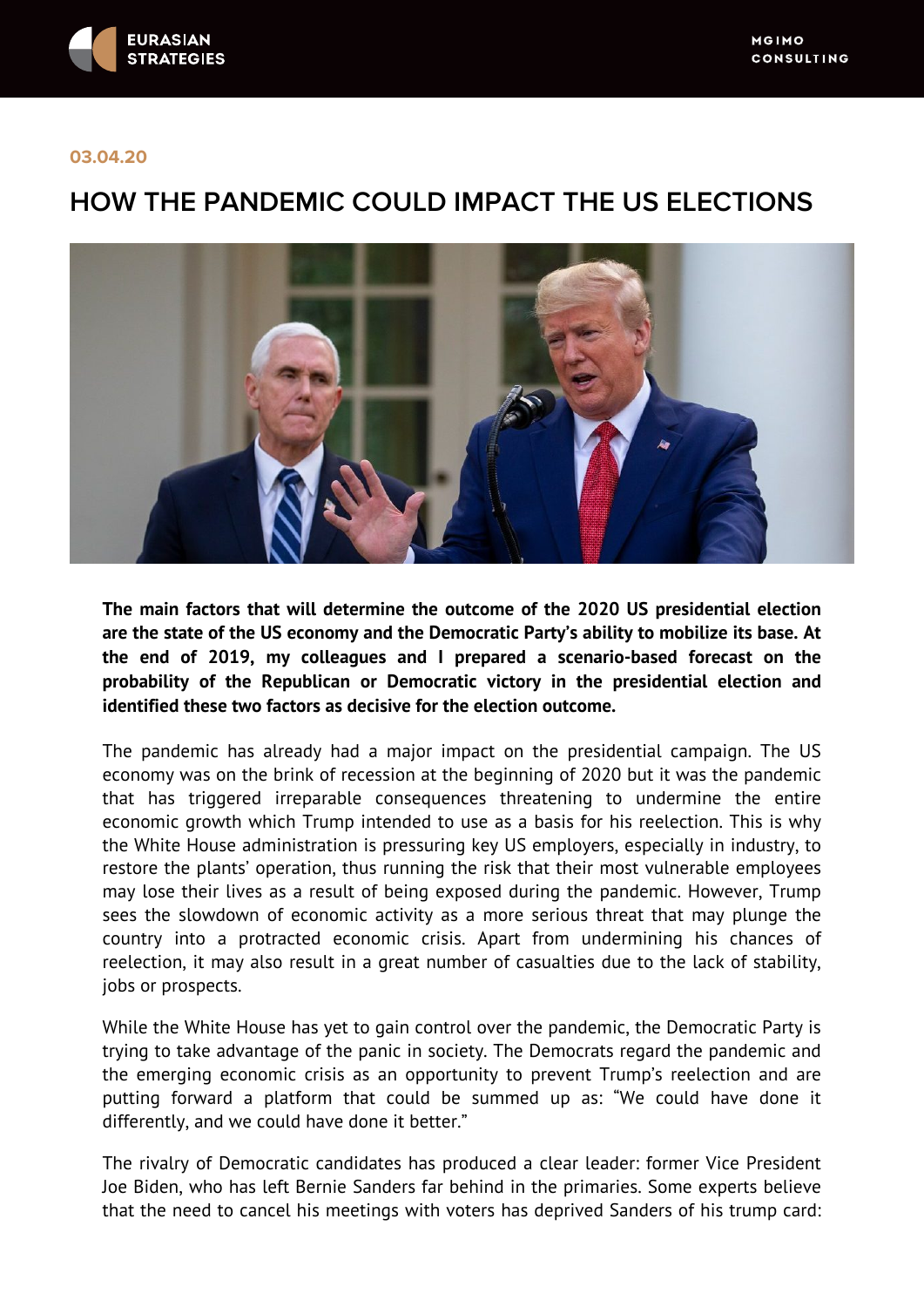#### HOW THE PANDEMIC COULD IMPACT THE US ELECTIONS

fervid public addresses. However, a more important reas establishment chose Biden and made candidates close to the endorse Biden. That was the choice made by Pete Buttigie Gabbard, Kamala Harris, Amy Klobuchar and Beto O'Rourke dropped out without endorsing anyone but it cannot be rule Joe Biden too.

Biden has benefited from the fact that during the pander change is the prevailing sentiment in society. In such cond loyal to the concepts, values and political priorities that Sanders, who was trying to oppose the mainstream, has less preference is given to a person who relies on traditions and democratic values. In this situation, Americans see Joe Biden

At the same time, 85 percent of Republican voters are still r upcoming election. The Republican Party was consolidated in the course of the impeachment proceedings. Now everything the extent of the economic crisis in the wake of the pandel measures undertaken by the administration to prevent incentives have revived the US stock market to a certain extent how resolute the administration s actions will be to mitigate and launch America s industrial centers. Currently, Trump is an external threat; he refers to the pandemic as the Wuhan threat arrived from China and requires a US response. The his favor at the elections again.

One consequence of the current measures could be still greater States and China, severing of the existing added val production facilities from China to the neighboring count itself. This will smooth the way for Trump s reindustria pandemic follows a favorable scenario, will restore the n States by the November election.

The question remains if Biden will become the energ campaign. Although he beat Sanders, his weak point, like H elitism, affiliation with the establishment, lack of original id over Trump in the election. Will Biden be able to inspire you home on election day, as was the case with Clinton? developments that the economic crisis and the Democrats changing the electoral picture in the United States and reelection that he had at the beginning of 2020.

Original publication values of the values of the Union values of the Union values of the Union values of the U

Sourchow the Pandemic Could Impact the US Elections